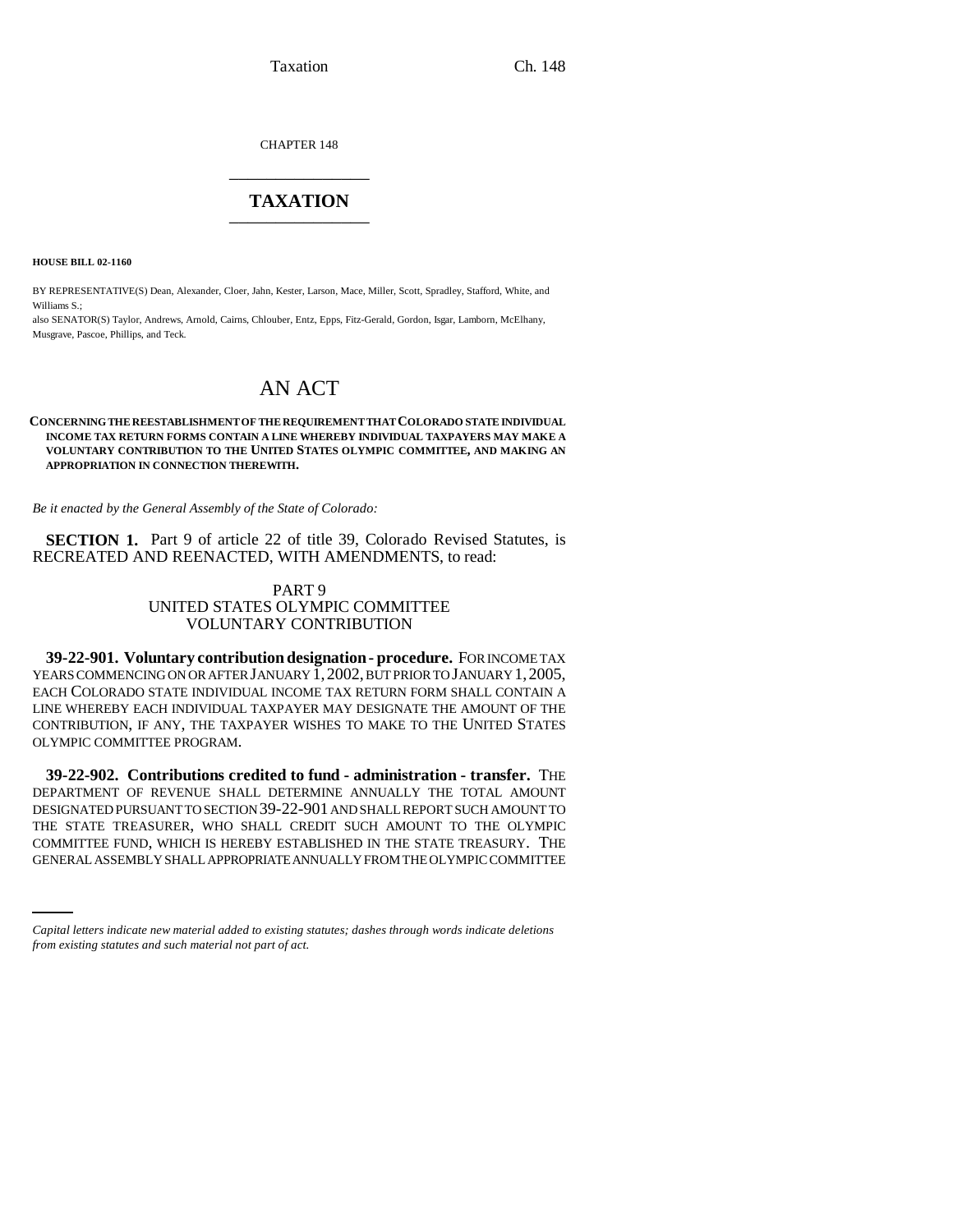### Ch. 148 Taxation

FUND TO THE DEPARTMENT OF REVENUE ITS COSTS OF ADMINISTERING THE MONEYS DESIGNATED AS CONTRIBUTIONS TO THE FUND. ALL DESIGNATED MONEYS IN THE FUND AFTER SUBTRACTING THE APPROPRIATION TO THE DEPARTMENT OF REVENUE ARE HEREBY APPROPRIATED FOR THE PURPOSES OF THIS PART 9. AT THE END OF EACH FISCAL YEAR, THE STATE TREASURER SHALL TRANSFER ALL DESIGNATED MONEYS IN THE FUND AND ALL INTEREST EARNED THROUGH THE INVESTMENT OF FUND MONEYS TO THE UNITED STATES OLYMPIC COMMITTEE AFTER SUBTRACTING THE APPROPRIATION TO THE DEPARTMENT OF REVENUE.

**39-22-903. Repeal of part.** (1) THIS PART 9 IS REPEALED, EFFECTIVE JANUARY 1, 2006, UNLESS THE OLYMPIC COMMITTEE PROGRAM ESTABLISHED BY THIS PART 9 IS CONTINUED OR REESTABLISHED BY THE GENERAL ASSEMBLY ACTING BY BILL DURING THE SECOND REGULAR SESSION OF THE SIXTY-FOURTH GENERAL ASSEMBLY. PRIOR TO OR DURING SUCH SESSION, A COMMITTEE OF REFERENCE IN EACH HOUSE OF THE GENERAL ASSEMBLY SHALL HOLD A HEARING REGARDING THE POSSIBLE TERMINATION, CONTINUATION, OR REESTABLISHMENT OF THE OLYMPIC COMMITTEE PROGRAM AS PROVIDED FOR IN THIS PART 9.

(2) THE CHANGE OF THE DATE IN SECTION 39-22-901 FROM JANUARY 1, 1994, TO JANUARY 1, 1998, AND THE CHANGE OF THE REPEAL DATE IN SUBSECTION (1) OF THIS SECTION FROM JANUARY 1, 1995, TO JANUARY 1, 1999, WERE MADE BY THE GENERAL ASSEMBLY DURING THE SECOND REGULAR SESSION OF THE FIFTY-NINTH GENERAL ASSEMBLY TO CONTINUE AND REESTABLISH THE OLYMPIC COMMITTEE PROGRAM ESTABLISHED BY THIS PART 9. SECTION 39-22-1001 (2), WHICH REQUIRES THE ELIMINATION OF ANY INCOME TAX CHECKOFF THAT DOES NOT HAVE CONTRIBUTIONS THAT EQUAL OR EXCEED TEN PERCENT OF THE TOTAL AMOUNT CONTRIBUTED TO ALL INCOME TAX CHECKOFFS DURING THE PERIOD BETWEEN JANUARY 1, 1994, AND SEPTEMBER 30, 1994, SHALL NOT APPLY TO THE OLYMPIC COMMITTEE PROGRAM CONTINUED AND REESTABLISHED BY THIS SUBSECTION (2); EXCEPT THAT SECTION 39-22-1001 (3) SHALL APPLY TO THE PERIOD BETWEEN JANUARY 1, 1995, AND SEPTEMBER 30, 1999.

(3) THE CHANGE OF THE DATE IN SECTION 39-22-901 FROM JANUARY 1, 1998, TO JANUARY 1, 2001, AND THE CHANGE OF THE REPEAL DATE IN SUBSECTION (1) OF THIS SECTION FROM JANUARY 1, 1999, TO JANUARY 1,2002, WERE MADE BY THE GENERAL ASSEMBLY DURING THE SECOND REGULAR SESSION OF THE SIXTY-FIRST GENERAL ASSEMBLY TO CONTINUE AND REESTABLISH THE OLYMPIC COMMITTEE PROGRAM ESTABLISHED BY THIS PART 9. SECTION 39-22-1001 (2), WHICH REQUIRES THE ELIMINATION OF ANY INCOME TAX CHECKOFF THAT DOES NOT HAVE CONTRIBUTIONS THAT EQUAL OR EXCEED TEN PERCENT OF THE TOTAL AMOUNT CONTRIBUTED TO ALL INCOME TAX CHECKOFFS DURING THE PERIOD BETWEEN JANUARY 1, 1998, AND SEPTEMBER 30, 1998, SHALL NOT APPLY TO THE OLYMPIC COMMITTEE PROGRAM CONTINUED AND REESTABLISHED BY THIS SUBSECTION (2); EXCEPT THAT SECTION 39-22-1001 (3) SHALL APPLY TO THE PERIOD BETWEEN JANUARY 1, 1999, AND SEPTEMBER 30, 2000.

(4) THE CHANGE OF THE DATE IN SECTION 39-22-901 FROM JANUARY 1, 2001, TO JANUARY 1, 2005, AND THE CHANGE OF THE REPEAL DATE IN SUBSECTION (1) OF THIS SECTION FROM JANUARY 1, 2002, TO JANUARY 1, 2006, WERE MADE BY THE GENERAL ASSEMBLY DURING THE SECOND REGULAR SESSION OF THE SIXTY-THIRD GENERAL ASSEMBLY TO CONTINUE AND REESTABLISH THE OLYMPIC COMMITTEE PROGRAM